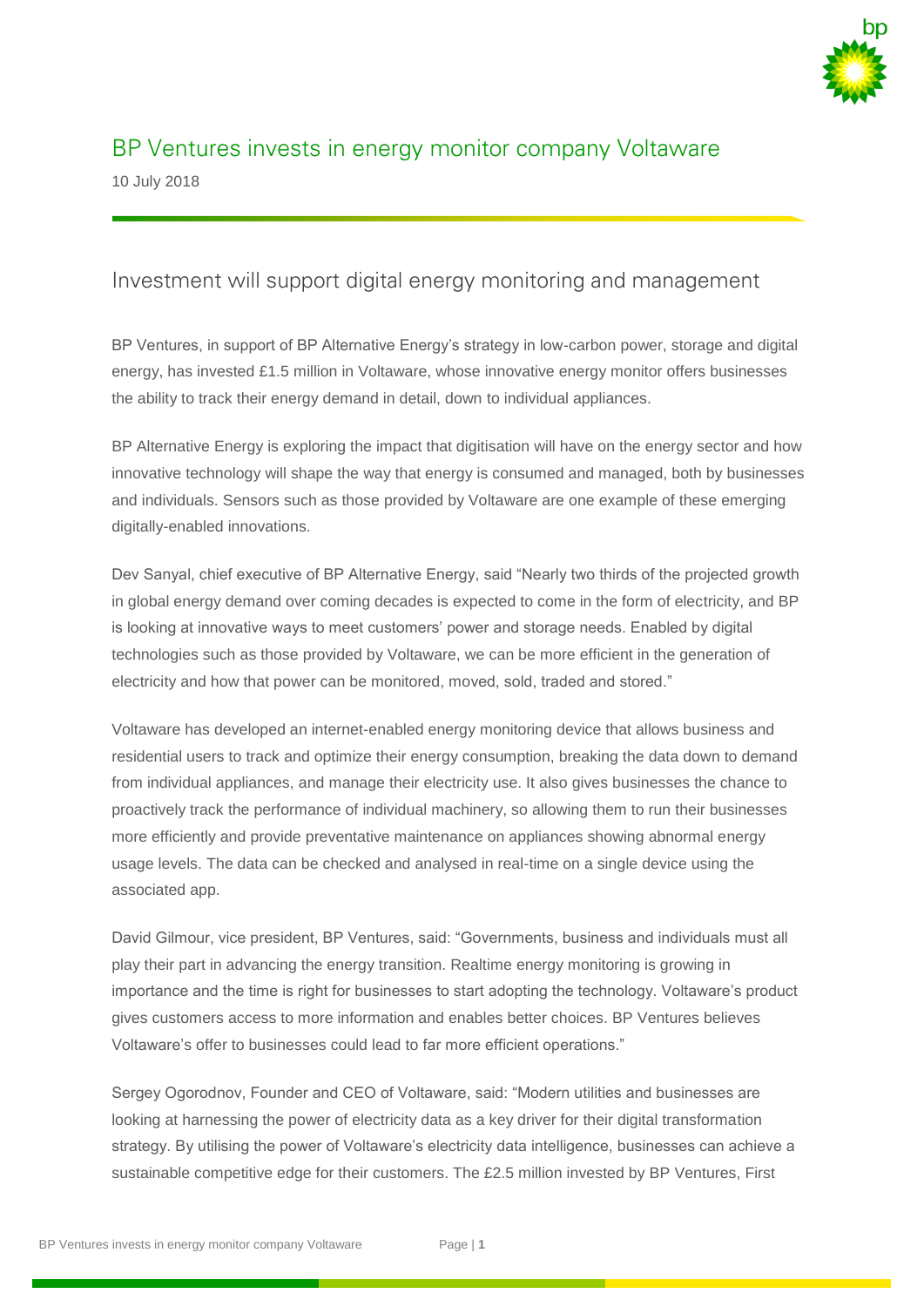Imagine! Ventures and Contrarian Ventures, will help us focus on our AI and data science capabilities and speed up our growth."

## About BP Alternative Energy:

BP has been in the renewables business for more than 20 years – it is one of the largest operated renewables businesses amongst its peers and is expanding as opportunities are identified. Through its wind energy business in the US, its biofuels and biopower business in Brazil and its solar partnership, Lightsource BP, BP Alternative Energy is providing renewable energy across the world.

## About Voltaware Services Limited:

Voltaware is a London-based electricity data intelligence company that has developed a leading electricity sensor and comprehensive AI-based electricity data intelligence platform specialising in energy disaggregation, predictive maintenance of equipment and energy-saving advice.

### About BP Ventures:

BP Ventures identifies and invests in private, high growth, potentially game-changing technology companies, accelerating cutting-edge innovations across the entire energy spectrum. Since 2006, BP Ventures has invested over \$400 million in corporate venturing and has 43 active investments in its current portfolio.

BP Ventures' portfolio is primarily focused on emerging technologies in oil and gas exploration and production and downstream conversion processes. In addition, it has a renewed strategic focus on five key areas: advanced mobility, bio & low carbon products, carbon management, digital transformation and power & storage.

## Further information:

CNC Communications: +44 20 3219 8800, bp@cnc-communications.com

### Cautionary statement:

In order to utilize the 'safe harbor' provisions of the United States Private Securities Litigation Reform Act of 1995 (the 'PSLRA'), BP is providing the following cautionary statement. This press release contains certain forward-looking statements – that is, statements related to future, not past events and circumstances – which may relate to one or more of the financial condition, results of operations and businesses of BP and certain of the plans and objectives of BP with respect to these items. These statements are generally, but not always, identified by the use of words such as 'will', 'expects', 'is expected to', 'aims', 'should', 'may', 'objective', 'is likely to', 'intends', 'believes', 'anticipates', 'plans', 'we see' or similar expressions. Actual results may differ from those expressed in such statements, depending on a variety of factors including the risk factors set forth in our most recent Annual Report and Form 20-F under "Risk factors" and in any of our more recent public reports. Our most recent